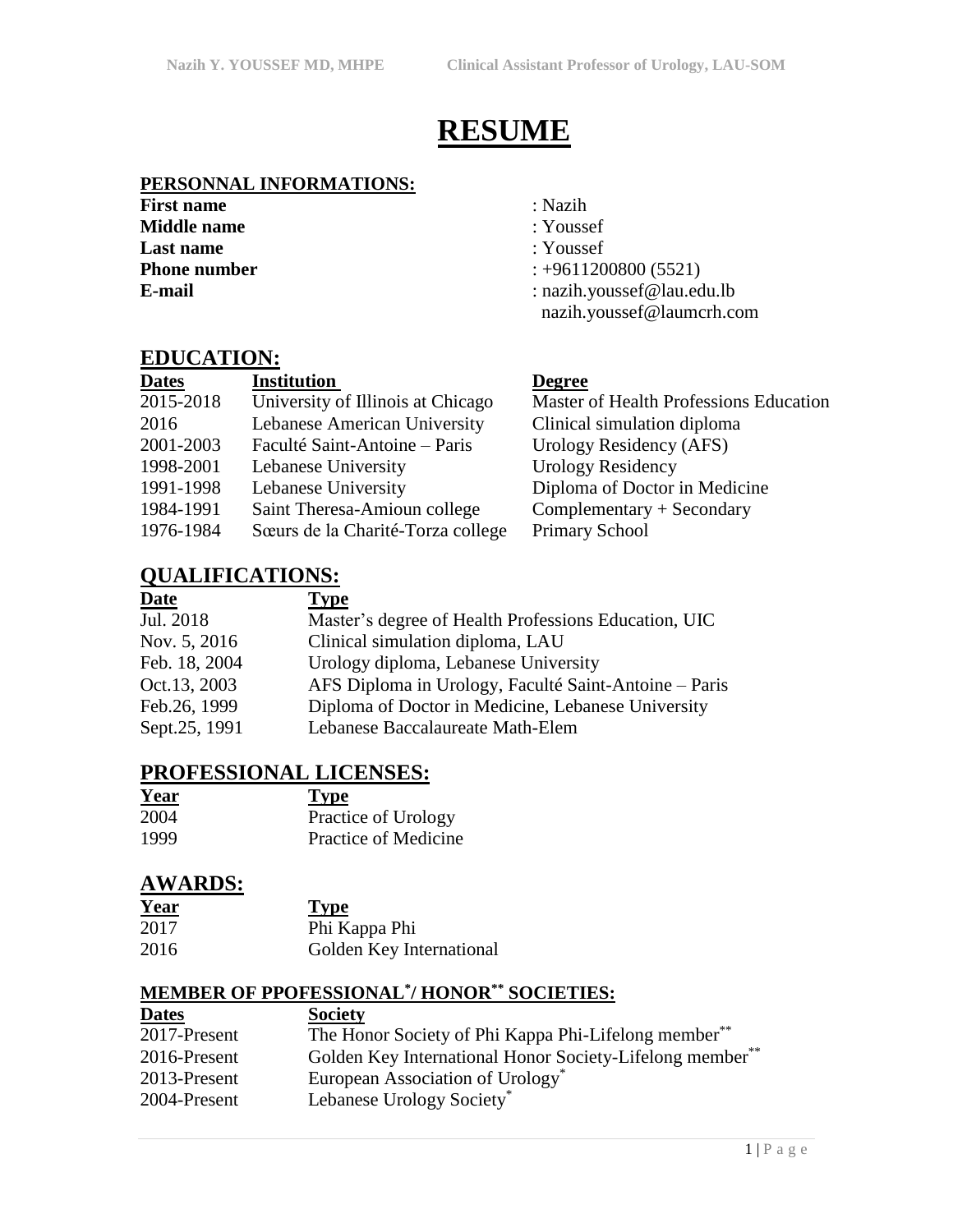### **HOSPITAL APPOINTMENTS:**

| <b>Dates</b> |  |
|--------------|--|
| 2013-Present |  |
| 2009-2013    |  |
| 2005-2009    |  |

Full time faculty Urology LAUMCRH Part time faculty Urology LAUMCRH

**Position Department Institution** 

# Physician Urology Rizk Hospital

# **LAUMCRH COMMITTEES:**

| <b>Dates</b> | <b>Committee</b>              | <b>Position</b> |
|--------------|-------------------------------|-----------------|
| 2010-Present | <b>Health Data Management</b> | Chairman        |
| 2013-2015    | <b>Quality Improvement</b>    | Member          |
| 2010-2013    | <b>Patient Safety</b>         | Member          |
| 2010-2013    | <b>Operating Room</b>         | Member          |
| 2010-2013    | <b>Tissue</b>                 | Member          |
| 2011-2013    | <b>Quality Steering</b>       | Member          |
| 2011-2013    | <b>Palliative Care</b>        | Member          |

# **LAUMCRH JCI TEAMS:**

| <b>Dates</b> | Team       | <b>Position</b> |
|--------------|------------|-----------------|
| 2014-2016    | MCI        | Leader          |
| 2014-2016    | AOP        | Leader          |
| 2010-2013    | COP        | Leader          |
| 2010-2013    | MCI        | Member          |
| 2010-2013    | <b>MMU</b> | Member          |

# **ACADEMIC APPOINTMENTS:**

| <b>Dates</b> | <b>Position</b>                     | <b>Institution</b> |
|--------------|-------------------------------------|--------------------|
| 2014-Present | Director, Urology residency program | <b>LAU SOM</b>     |
| 2011-Present | Director, Surgery clerkship         | <b>LAU SOM</b>     |
| 2011-Present | Coordinator, procedural skills      | <b>LAU SOM</b>     |
| 2011-Present | Student advisor                     | <b>LAU SOM</b>     |
| 2014-2016    | Coordinator, Mini-CEX               | <b>LAU SOM</b>     |
|              |                                     |                    |

# **CURRICULAR REVIEW AND DEVELOPMENTS at LAU SOM:**

- Design and development of the Urology Residency program
- Design and development part of the Surgery Clerkship Guide
- Design and development of the Urology Clerkship Guide
- Design and development part of the Clinical Program Procedural book

### **LAU SOM COMMITTEES:**

| <b>Dates</b> | <b>Committee</b>                        | <b>Position</b> |
|--------------|-----------------------------------------|-----------------|
| 2011-Present | <b>Under-Graduate Medical Education</b> | Member          |
| 2014-Present | <b>Graduate Medical Education</b>       | Member          |
| 2014-Present | <b>Urology Clinical Competence</b>      | Chairman        |
| 2017-Present | <b>OSCE</b>                             | Member          |
| 2017-Present | Retreat-Assessment                      | Chairman        |